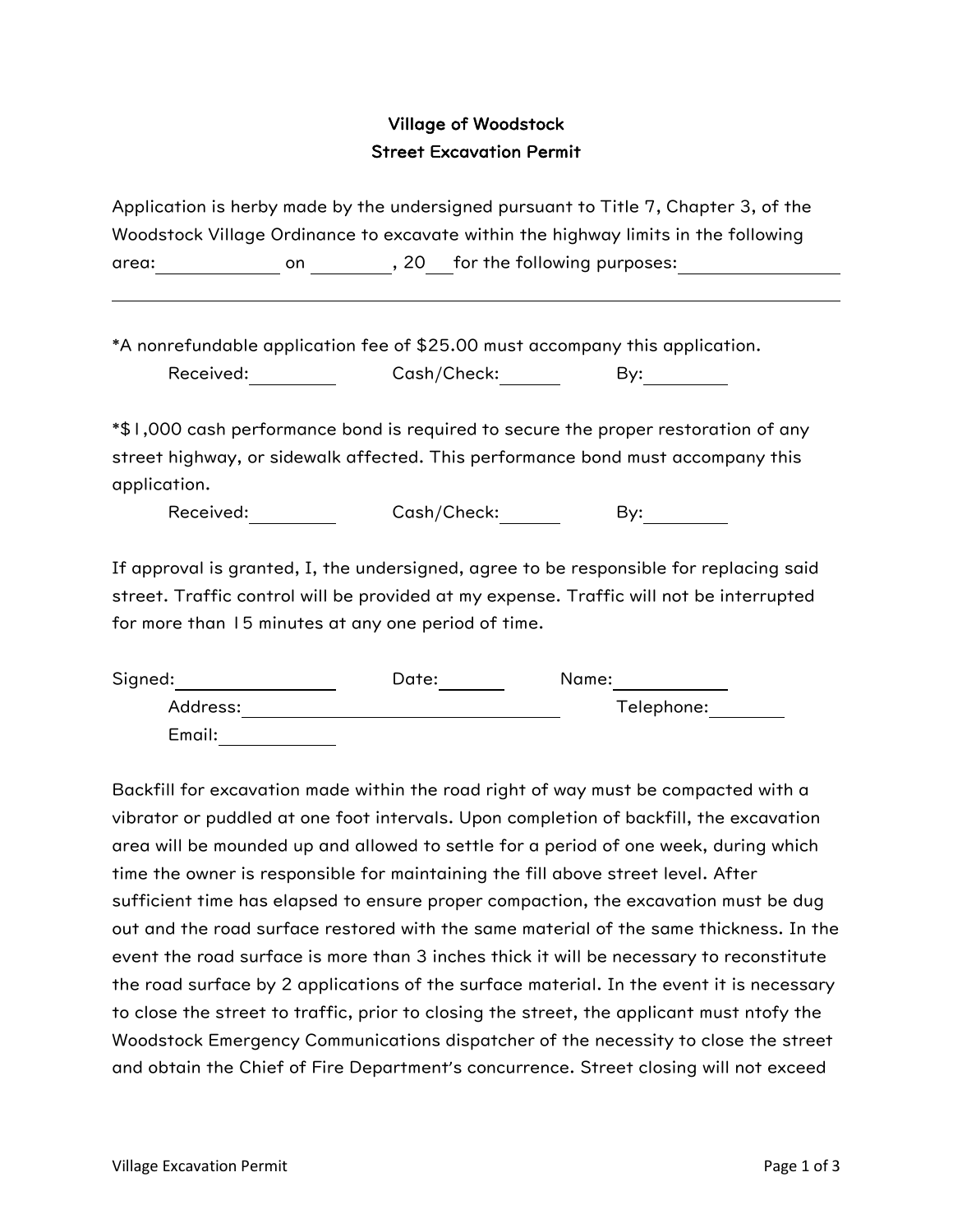4 hours without written permission from the Municipal Manager. Detours will be maintained during the time the road is closed.

IMPORTANT NOTICE: Permittee to notify dispatcher 4 hours prior to excavation: 457- 1420.

Permit (if approved) is subject to the following conditions:

- 1. \$1,000 cash performance bond refundable upon satisfactory completion of pavement repair.
- 2. Contact Chief Blish to approve traffic control plan.
- 3. Pavement to be cut with a saw of jack hammer.
- 4. Notify Village Manager prior to backfill or trench.
- 5. Pavement patch to be done with hot mix and rolled by a professional paver.
- 6. Contractor responsible toe set up and maintain detour signs around excavation if road is to be blocked.
- 7. Contractor responsible for compliance with OSHA regulations.
- 8. The Village of Woodstock will not be responsible for any damages that occur.
- 9. Applicant does hereby agree to hold the Village of Woodstock harmless from all claims of third parties for damages from whatsoever cause incidental to the exercise of this permission to excavate within the highway right of way.
- 10. Applicant shall submit a certificate of insurance by a company license to do business in this state that he person or entity for which a permit is sought is presently insured in an amount reasonably sufficient to cover any liability and/or risk which might reasonably be expected to arise by reason or consequence of this street excavation. Also, to name the Village of Woodstock as an additional insured on said policy for project.

Conditions accepted by applicant: Date: u

Please mail or email completed permit to: Town of Woodstock nnourse@townofwoodstock.org Nikki Nourse PO Box 488 Woodstock, VT 05091